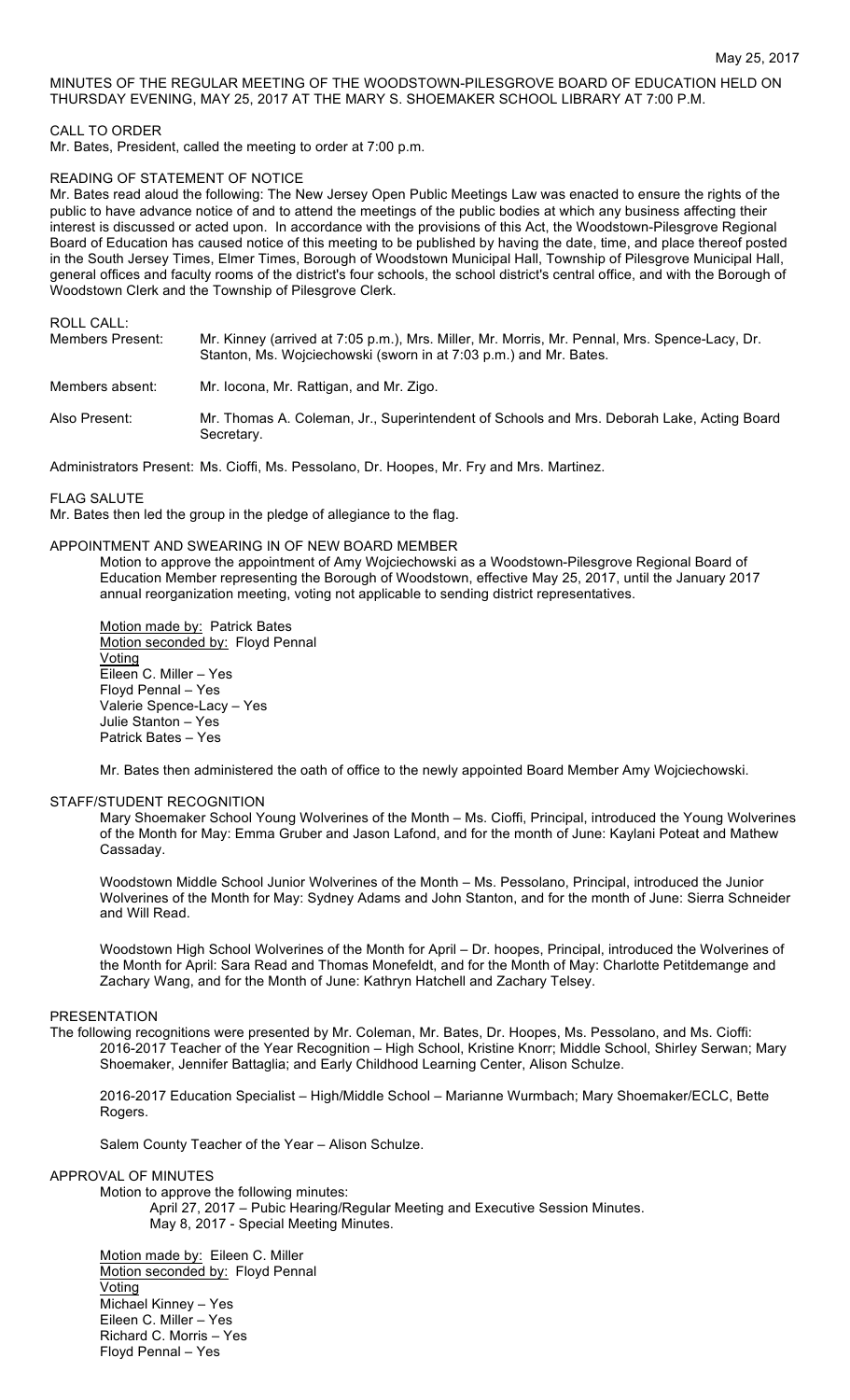Valerie Spence-Lacy – Yes Julie Stanton – Yes Amy Wojciechowski - Abstained Patrick Bates – Yes

# AUDIENCE PARTICIPATION - None

EDUCATIONAL PROGRAMS COMMITTEE REPORT AND RECOMMENDATIONS -- Mrs. Valerie Spence-Lacy, Chairperson.

Motion to approve the following District, High School, Middle School, Shoemaker School, and Early Childhood Learning Center items, voting not applicable to sending district representatives:

Approval of Mary McCracken to complete 40 hours of clinical practice (Rowan University) in the Spring of 2017 with ECLC teacher Tracy Demarest.

Approval of Scott Fisher for School Counseling Practicum (Wilmington University) from 9/7/2016 to 12/13/2017 with Counselor Grant Hildebrand.

Motion made by: Valerie Spence-Lacy Motion seconded by: Eileen C. Miller Voting Eileen C. Miller – Yes Floyd Pennal – Yes Valerie Spence-Lacy – Yes Julie Stanton – Yes Amy Wojciechowski - Abstained Patrick Bates – Yes

Motion to approve the following District, High School, Middle School, Shoemaker School, and Early Childhood Learning Center items, voting not applicable to sending district representatives:

Approval of the Harassment, Intimidation and Bullying report dated March 13, 2017 through April 10,

2017. (NOTE: This report was acknowledged at the April meeting and must now be approved.)

Acknowledgement of receipt of the Harassment, Intimidation and Bullying Report dated April 11, 2017 through May 15, 2017, and to provide notification letters as required to the parents/guardians advising that this information has been provided to the Board of Education.

Approval of the revised 2017-2018 School Calendar.

Motion made by: Valerie Spence-Lacy Motion seconded by: Eileen C. Miller Voting Eileen C. Miller – Yes Floyd Pennal – Yes Valerie Spence-Lacy – Yes Julie Stanton – Yes Amy Wojciechowski - Abstained Patrick Bates – Yes

Motion to approve the following District, High School, Middle School, Shoemaker School, and Early Childhood Learning Center items, voting not applicable to sending district representatives: Approval of the following Middle School field trips:

5/26/2017 to Telemundo Studio, Philadelphia, PA; Spanish I/8th grade - Castro 6/5/2017 to Mary Shoemaker School; 5th Grade Team-Mullison 6/6/2017 to Cape May Convention Center, Cape May, NJ; Chorus/Music - Gorman

Approval of the following Early Childhood field trips: 6/5/2017 to Mary S. Shoemaker School-Kindergarten Transition Day; Kindergarten classes - **Carpenter** 

Motion made by: Valerie Spence-Lacy Motion seconded by: Eileen C. Miller Voting Eileen C. Miller – Yes Floyd Pennal – Yes Valerie Spence-Lacy – Yes Julie Stanton – Yes Amy Wojciechowski - Abstained Patrick Bates – Yes

Motion to approve the following District and High School items:

Approval of Bethann Forti to begin clinical practice (Rowan University) for her Teachers of Students with Disabilities certificate at Woodstown High School with Kristine Knorr from 9/5/2017 through 10/30/2017.

Approval of Ashley Evans to complete junior field experience (Rowan University) from 10/30/2017 through 12/6/2017 with High School teacher Shelley Mealey.

Motion made by: Valerie Spence-Lacy Motion seconded by: Eileen C. Miller Voting Michael Kinney – Yes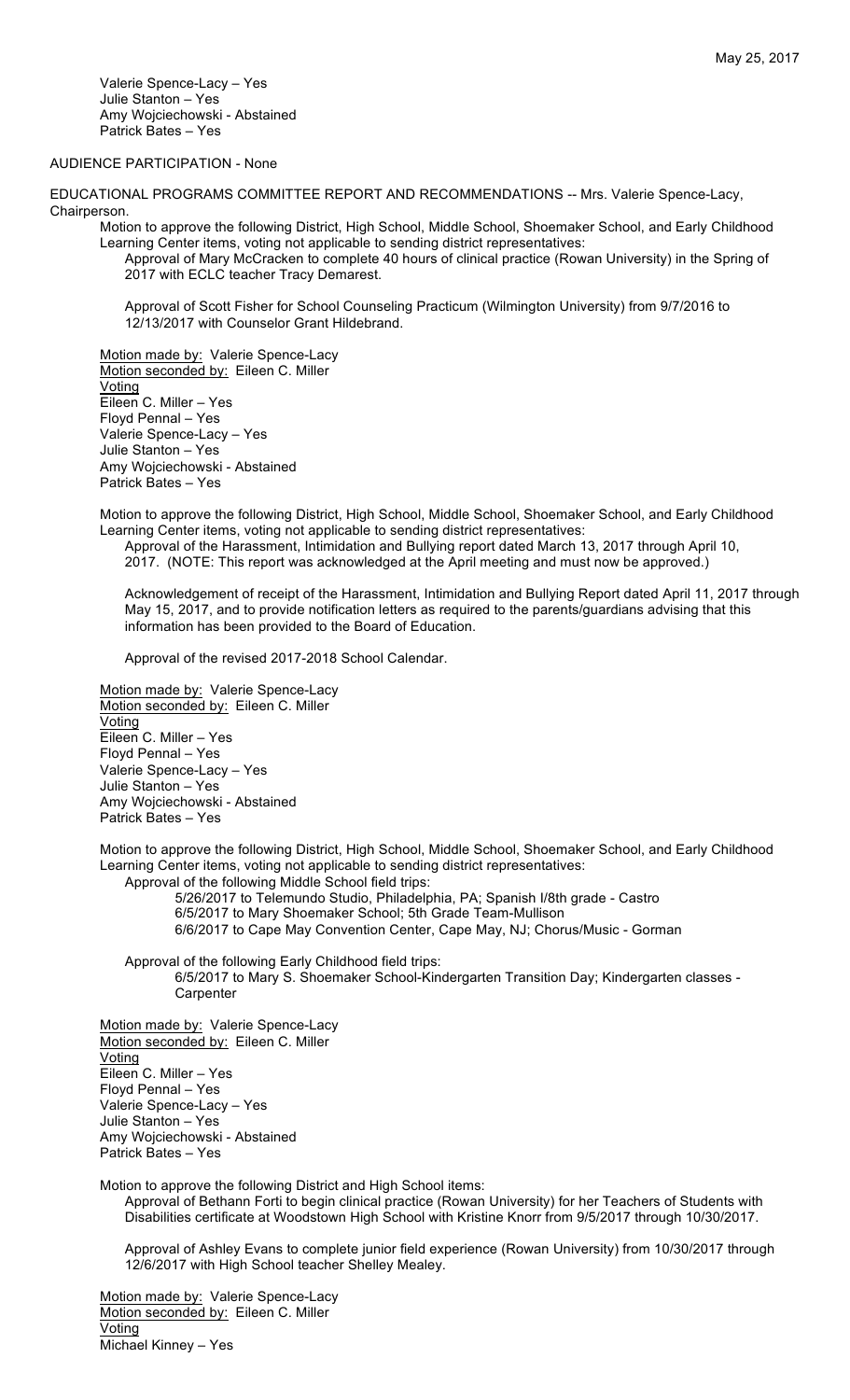Eileen C. Miller – Yes Richard C. Morris – Yes Floyd Pennal – Yes Valerie Spence-Lacy – Yes Julie Stanton – Yes Amy Wojciechowski - Abstained Patrick Bates – Yes

Motion to approve the following District and High School items: Approval to adopt by resolution membership in the NJSIAA for the 2017-2018 school year.

Motion made by: Valerie Spence-Lacy Motion seconded by: Eileen C. Miller Voting Michael Kinney – Yes Eileen C. Miller – Yes Richard C. Morris – Yes Floyd Pennal – Yes Valerie Spence-Lacy – Yes Julie Stanton – Yes Amy Wojciechowski - Abstained Patrick Bates – Yes

Motion to approve the following District and High School items: Approval of student NJSmart# 434638185 for Home Instruction for 5 days due to administrative reasons.

Approval of student NJSmart# 4175443051 to complete the 2016-2017 school year in Woodstown High School per policy.

Approval of a Financial Assistance Grant to Nicholas Sorantino to attend the FBLA National Leadership Conference in Anaheim California from 6/29/2017 through 7/2/2017. Scholarship amount - \$250.

Approval of the 2017-2018 Summer Band Schedule.

Approval of the 9 senior students to attend the NJ 10-Day Film Challenge film screening competitions on May 25, 2017 from 8:00 am to 2:30 pm. The students original short film "Time and Time Again" was selected as one of the 30 finalist from across the state.

Approval of the following High School Field Trips: 6/2/2017 - Ocean County College, Toms River, NJ; Music and Art; Gunther 6/6/2017 - Wenonah Pools, Wenonah, NJ; AP Physics & Technology; Wichart

Motion made by: Valerie Spence-Lacy Motion seconded by: Eileen C. Miller Voting Michael Kinney – Yes Eileen C. Miller – Yes Richard C. Morris – Yes Floyd Pennal – Yes Valerie Spence-Lacy – Yes Julie Stanton – Yes Amy Wojciechowski - Abstained Patrick Bates – Yes

POLICY COMMITTEE REPORT AND RECOMMENDATIONS -- Mr. Robert locona, Chairperson. - Nothing to report.

PERSONNEL COMMITTEE REPORT AND RECOMMENDATIONS -- Mrs. Eileen Miller, Chairperson.

Motion to approve the following District, High School, Middle School, Shoemaker School, and Early Childhood Learning Center items as recommended by the Superintendent, voting not applicable to sending district representatives:

Approval of a Maternity Leave of Absence for Justine Asay, Teacher at the Mary Shoemaker School, from 9/7/2017 to approximately 11/15/2017.

Approval of a Maternity Leave of Absence for Rachel Medsker, Speech-Language Specialist at the Mary Shoemaker School, from 9/7/2017 to approximately 11/3/2017.

Approval of a Medical Leave of Absence for Bette Rogers, Nurse at the Mary Shoemaker School, effective 4/26/2017 for an indeterminate amount of time.

Acceptance of a resignation letter from Marcia Carter, Nurse ECLC, effective 9/1/2017.

Acceptance of a resignation letter from Aleng Phommathep, Chief Technology Officer, effective 7/17/2017.

Motion made by: Eileen C. Miller Motion seconded by: Julie Stanton Voting Eileen C. Miller – Yes Floyd Pennal – Yes Valerie Spence-Lacy – Yes Julie Stanton – Yes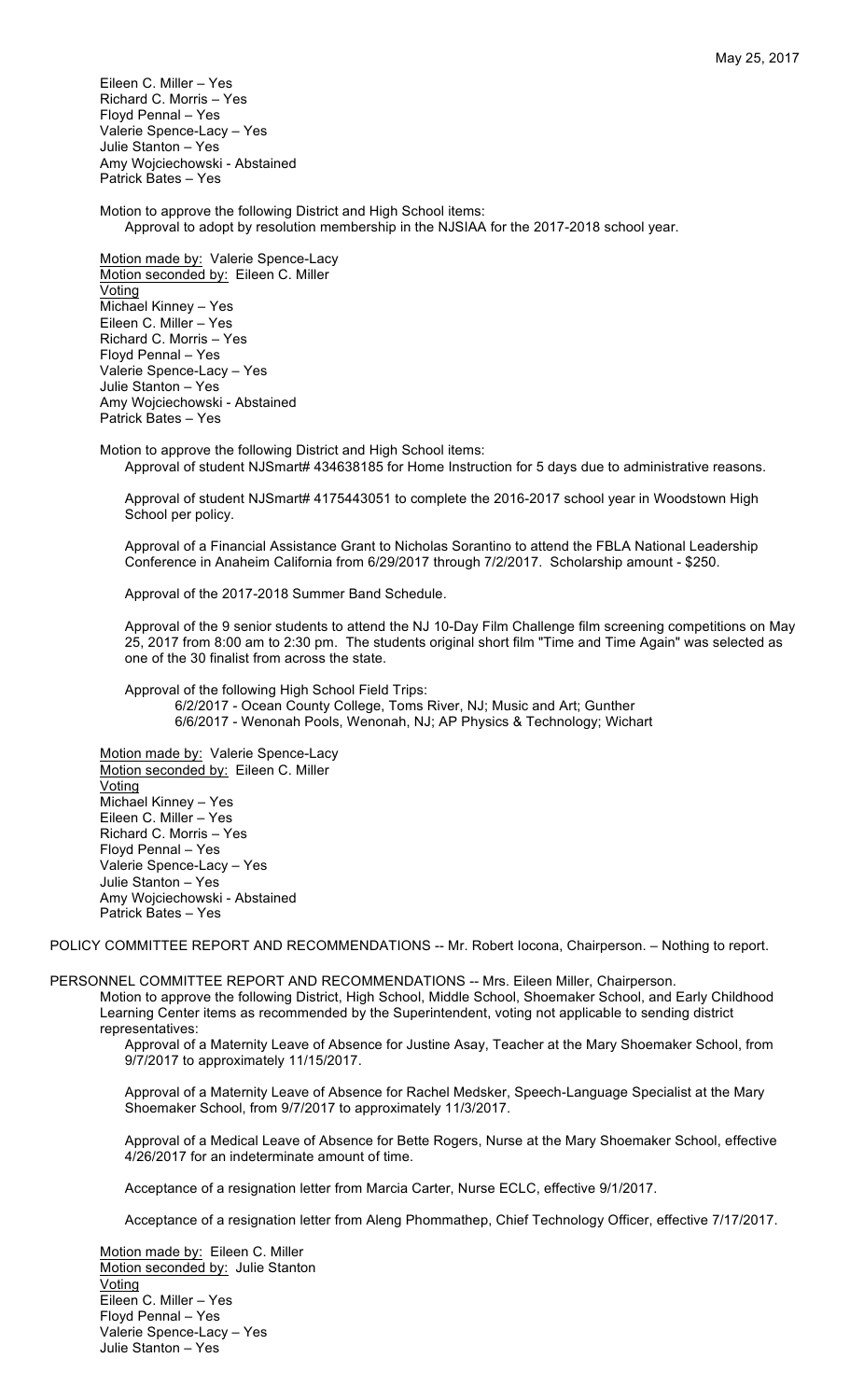Amy Wojciechowski - Yes Patrick Bates – Yes

Motion to approve the following District, High School, Middle School, Shoemaker School, and Early Childhood Learning Center items as recommended by the Superintendent, voting not applicable to sending district representatives:

Approval of Tiffany Roback as the Technology Technician effective 7/1/2017 for the 2017-2018 school year. Salary - \$45,000.

Approval of payment for the following staff for the Math Network Meeting on 5/3/2017. Stipend - \$32 x 1 hour per person. Total cost - \$160.

Gary Lowden Chris Bialecki Karma Stark Don Dunner Joanne Gloway

Approval of the following substitutes for the 2016-2017 school year. Donna Sliwinski - paraprofessional (current part time employee) Janet Griscom - paraprofessional (current part time employee) Frances Schmidt - teacher Beverly Parks - teacher

Approval of Kimberly Barr as a Long Term Nurse at the Mary Shoemaker School retro-active to April 26, 2017 through June 16, 2017. (NOTE: This is for Bette Rogers.)

Approval of the revised professional development request for Deanna Miller to attend the CASE Plant Science at the University of Missouri from 6/11/2017 to 6/21/2017. Revised cost - \$3,149. (NOTE: This was previously Board approved but the class was not available so this is the one that was suggested. This is not an additional (new) request). Cost is approximately \$500 less.

Approval of the additional volunteers for the Middle School, Mary Shoemaker and the Early Childhood Learning Center for the 2016-2017 school year. (see page \_\_\_)

Motion made by: Eileen C. Miller Motion seconded by: Floyd Pennal Voting Eileen C. Miller – Yes Floyd Pennal – Abstained on the additional volunteers list only. Valerie Spence-Lacy – Yes Julie Stanton – Yes Amy Wojciechowski - Abstained Patrick Bates – Yes

Motion to approve the following District, High School, Middle School, Shoemaker School, and Early Childhood Learning Center items as recommended by the Superintendent, voting not applicable to sending district representatives:

Approval of the following Summer 2016 Staff. Cost will be covered by the anticipated ESSA Grant funds and local funds:

| Jennifer Kelly          | Lead Teacher/Coordinator            | 80 hrs x \$32/hr            |
|-------------------------|-------------------------------------|-----------------------------|
| Kim Mullison            | Math Curriculum Support             | 15 hrs x \$32/hr            |
| Kim Mullison            | <b>ELA Curriculum Support</b>       | 15 hrs x \$32/hr            |
| Ken Coles               | <b>Elementary Teacher</b>           | 39 hrs x \$32/hr            |
| Jean Gallo              | <b>Elementary Teacher</b>           | 39 hrs x \$32/hr            |
| Lisa O'Brien            | <b>Elementary Teacher</b>           | 39 hrs x \$32/hr            |
| Mirjam Biegen           | <b>Elementary Teacher</b>           | 39 hrs x \$32/hr            |
| Charlene Grubb          | <b>Elementary Teacher</b>           | 39 hrs x \$32/hr            |
| Kim Mullison            | Instr. Support Intervention         | 39 hrs x \$32/hr            |
| Jamie Morgan            | Library                             | 18 hrs x \$32/hr            |
| Martha Champigny        | Library Substitute                  | as needed                   |
| Gary Lowden             | STAND Math Teacher                  | 53 hrs x \$32/hr            |
| Don Dunner              | <b>STAND Math Teacher</b>           | 53 hrs x \$32/hr            |
| Marybeth Foyle          | STAND ELA Teacher                   | 53 hrs x \$32/hr            |
| Michael Maxwell         | <b>STAND ELA Teacher</b>            | 53 hrs x \$32/hr            |
| Jim Kelly               | <b>STAND ELA Teacher substitute</b> | 53 hrs x \$32/hr            |
| Karma Stark             | STAND Instr. Supp. Intervention     | 53 hrs x \$32/hr            |
| <b>Grant Hildebrand</b> | <b>STAND Guidance Counselor</b>     | 32 hrs x \$32/hr            |
| <b>Brad English</b>     | <b>Team Building Coordinator</b>    | 32 hrs x \$32/hr            |
| Katie Bush              | Paraprofessional                    | 53 hrs x \$12.50/hr         |
| Judy Heineman           | <b>WHS Math Teacher</b>             | 16 hrs x \$32/hr            |
| Meghan Taylor           | WHS ELA Teacher                     | 16 hrs x \$32/hr            |
| Karen Gillespie         | Substitute Nurse                    | as needed 15 days x \$32/hr |
| Kathy Paulding          | Substitute Nurse                    | as needed15 days x \$32/hr  |
| Sandra Krishna          | Substitute Nurse                    | as needed 15 days x \$32/hr |

Approval of the following staff for the Extended School Year Program from 7/5/2017 through 7/27/2017. ESY Coordinator - Angel Sheridan - 62 hours x \$32/hour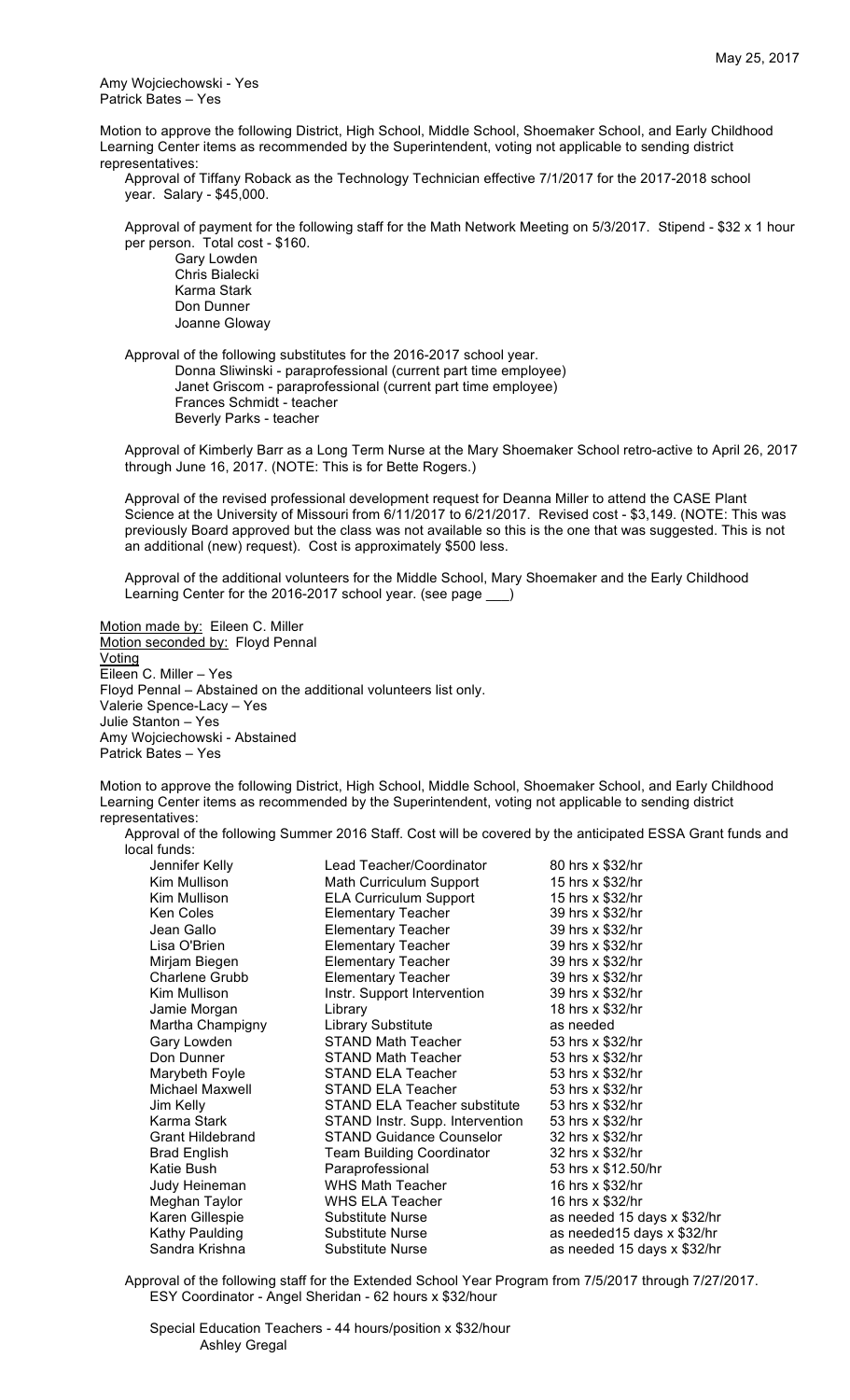Sue Dyer John Petsch Kate Kidder Nicole Vogel Katie Nicotra Paraprofessionals - 35 hours/position x \$12.50/hour Barbara Brown Deb Hite Holly Booth Donna Tillis Donna Sliwinski Extended Summer Camp Paraprofessional - 32 hours/week x \$12.50/hour Betty Land Related Services Providers - \$75/hour Jennifer Jones Brittany Hogate CST Members - \$350/evaluation Robyn Veale

Joanie Hackl Jen Ferresse Jen Icavone

Approval summer hours for Carol Bowling, Transportation Coordinator, on an as needed basis. Cost not to exceed \$2,500.

Approval for the following guidance counselors for additional days during the summer of 2017. Counselors will receive their per diem rate.

Gabrielle Heyel, High School - 7 days Dina Strachan, High School - 7 days Joseph Ursino, High School - 7 days Kimberly Nelson, Middle School- 1 day Grant Hildebrand, Shoemaker/ECLE - 1 day

Motion made by: Eileen C. Miller Motion seconded by: Julie Stanton Voting Eileen C. Miller – Yes Floyd Pennal – Yes Valerie Spence-Lacy – Yes Julie Stanton – Yes Amy Wojciechowski - Yes Patrick Bates – Yes

Motion to approve the following District and High School appointments as recommended by the Superintendent: Accept the resignation of Mrs. Lisa Blaney from the High School American Sign Language Club advisor position effective 4/29/2017.

Motion made by: Eileen C. Miller Motion seconded by: Floyd Pennal Voting Michael Kinney – Yes Eileen C. Miller – Yes Richard C. Morris – Yes Floyd Pennal – Yes Valerie Spence-Lacy – Yes Julie Stanton – Yes Amy Wojciechowski - Abstained Patrick Bates – Yes

Motion to approve the following District and High School appointments as recommended by the Superintendent: Approval for Linda Ayers as Graduation Coach for the 2017-2018 school year. Approval of the additional High School Volunteers for the 2016-2017 school year. (see page \_\_)

Motion made by: Eileen C. Miller Motion seconded by: Julie Stanton Voting Michael Kinney – Yes Eileen C. Miller – Yes Richard C. Morris – Yes Floyd Pennal – Yes Valerie Spence-Lacy – Yes Julie Stanton – Yes Amy Wojciechowski - Abstained Patrick Bates – Yes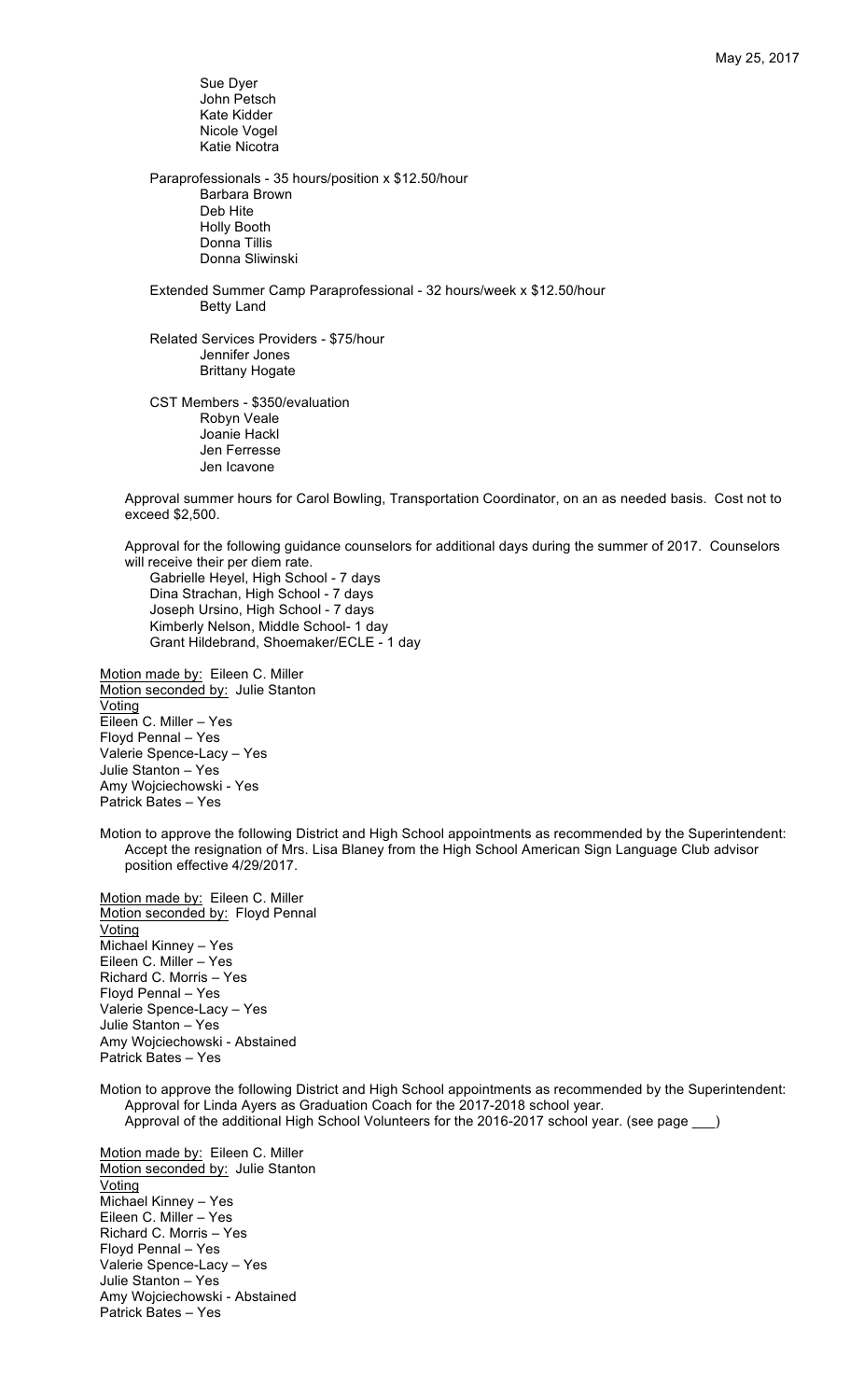Motion to approve the following District and High School appointments as recommended by the Superintendent: Approval for up to 97 hours to be shared between Deanna Miller and Cheryl Lowe, the Summer Ag Advisor/Project Coordinator, during the summer of 2017 at a rate of \$32 per hour. Total cost not to exceed \$3,104. (NOTE: Hourly rate is pending negotiations.)

Approval for the following staff to set-up/complete high school and middle school physicals and paperwork: Karen Gillespie - school nurse; 15 days x per diem rate Daniel Evans - Athletic Trainer; 8 days x per diem rate TBD - secretary; 3 days x per diem rate

Motion made by: Eileen C. Miller Motion seconded by: Valerie Spence-Lacy **Voting** Michael Kinney – Yes Eileen C. Miller – Yes Richard C. Morris – Yes Floyd Pennal – Yes Valerie Spence-Lacy – Yes Julie Stanton – Yes Amy Wojciechowski - Abstained Patrick Bates – Yes

FINANCE/FACILITIES/TRANSPORTATION COMMITTEE REPORT AND RECOMMENDATIONS -- Mr. Floyd Pennal, Chairperson.

 $\mathcal{L}_\text{max}$  , and the set of the set of the set of the set of the set of the set of the set of the set of the set of the set of the set of the set of the set of the set of the set of the set of the set of the set of the

FINANCIAL REPORTS - (see Board Minutes Financial Back-up Binder for details).

Motion to approve the following:

Pursuant to N.J.A.C. 6A:23A-16.10 (c)3, I certify that as of April 30, 2017, no budgetary line item account has obligations and payments (contractual orders) which in total exceed the amount appropriated by the Woodstown-Pilesgrove Regional Board of Education pursuant to N.J.S.A. 18A:22-8.1 and N.J.S.A. 18A:22-8.2 and no budgetary line item account has been over-expended in violation of N.J.A.C. 6:23- 16.10 (a)1.

Board Secretary **Date** 

The April 30, 2017, preliminary Report of the Treasurer of School Funds for the 2016-2017 school year is in agreement with the April 30, 2017, preliminary Report of the Board Secretary, pending audit.

Pursuant to N.J.A.C. 6A:23A-16.10(c)4, that the Woodstown-Pilesgrove Regional Board of Education certifies that as of April 30, 2017, and after review of the Secretary's Monthly Financial Report and the Treasurer's Monthly Financial Report and upon consultation with the appropriate district officials, to the best of the Board's knowledge, no major account or fund has been over-expended in violation of N.J.A.C. 6A:23A-16.10(a)1 and that sufficient funds are available to meet the district's financial obligations for the remainder of the fiscal year.

Motion made by: Floyd Pennal Motion seconded by: Valerie Spence-Lacy **Voting** Michael Kinney – Yes Eileen C. Miller – Yes Richard C. Morris – Yes Floyd Pennal – Yes Valerie Spence-Lacy – Yes Julie Stanton – Yes Amy Wojciechowski - Abstained Patrick Bates – Yes

Motion to approve EFT's for April 2017, additional hand check payments for April 2017, and payment list for the month of May 2017.

Motion made by: Floyd Pennal Motion seconded by: Michael Kinney **Voting** Michael Kinney – Yes Eileen C. Miller – Yes Richard C. Morris – Yes Floyd Pennal – Yes Valerie Spence-Lacy – Yes Julie Stanton – Yes Amy Wojciechowski - Abstained Patrick Bates – Yes

Motion to approve the transfer of funds as previously approved by the Superintendent pursuant to 18A:22-8.1 for the month of April 2017, voting not applicable to sending district representatives.

Motion made by: Floyd Pennal Motion seconded by: Eileen C. Miller Voting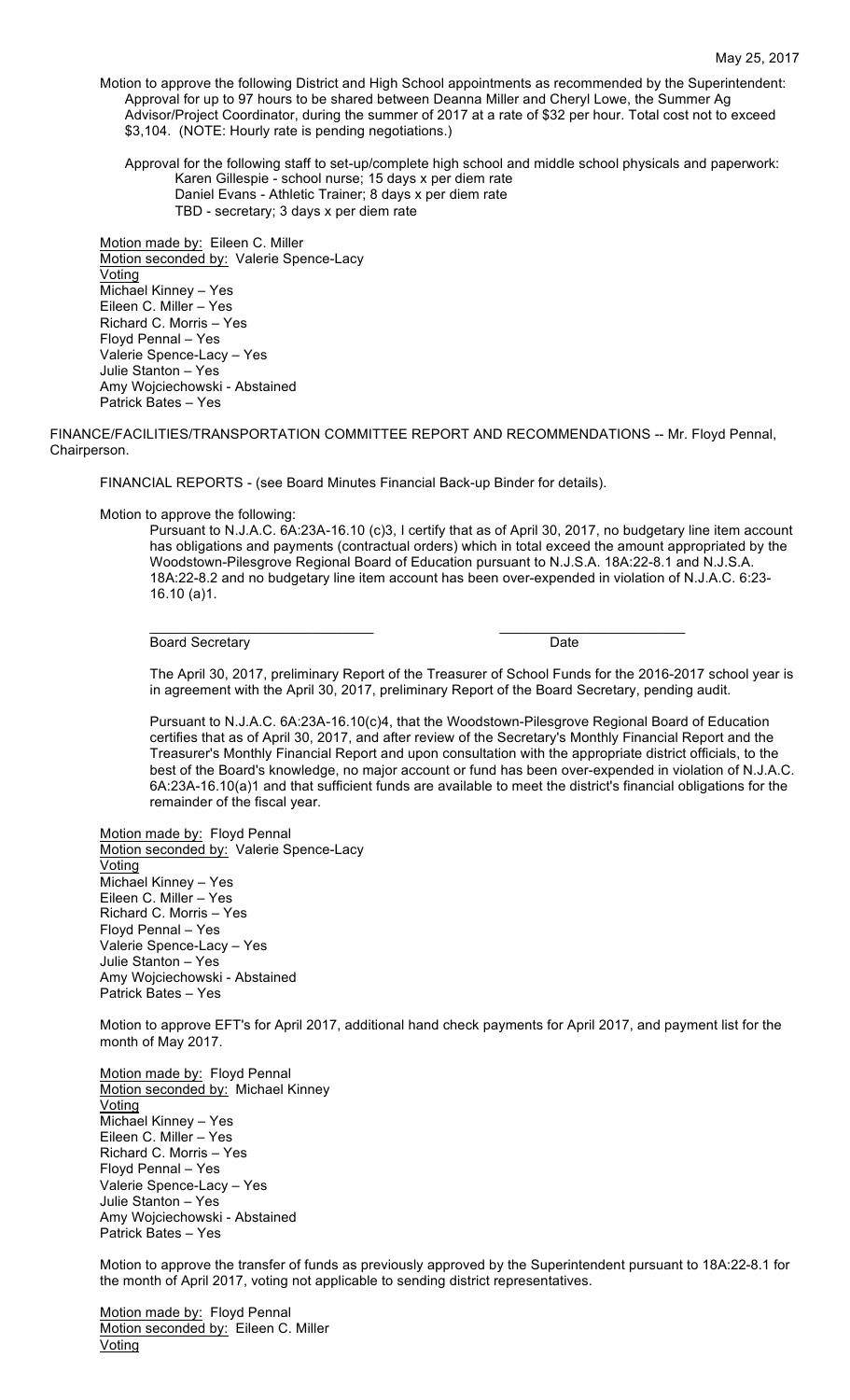Eileen C. Miller – Yes Floyd Pennal – Yes Valerie Spence-Lacy – Yes Julie Stanton – Yes Amy Wojciechowski - Abstained Patrick Bates – Yes

Motion to accept the following reports (voting not applicable to sending district representatives): Student Activities and Athletics for the month of April 2017. Scholarships for the month of April 2017. Odyssey of the Mind for the month of April 2017. Cafeteria for the month of February and April 2017. Woodstown Community School for the month of April 2017.

Motion made by: Floyd Pennal Motion seconded by: Eileen C. Miller **Voting** Eileen C. Miller – Yes Floyd Pennal – Yes Valerie Spence-Lacy – Yes Julie Stanton – Yes Amy Wojciechowski - Abstained Patrick Bates – Yes

Motion to approve the following District and School-Level items, voting not applicable to sending district representatives:

Revision to the Title I instructor salary charge-off's for the 2016-2017 school year.

Contract with Pineland Learning Center for the attendance of middle school student (NJSmart #6216115392) in the prorated amount of \$11,779.32, beginning April 10, 2017 through the remainder of the 2016-2017 school year.

Requisition for Taxes for the 2017-2018 school year. (see page \_\_\_)

Set the fee for non-resident children of full-time staff members at \$8,359.00 as per Policy #5118 for the 2017-2018 school year.

Change order increase for Straga Brothers, Inc., in the amount of \$21,000.00.

Establishment of the Janine Ackerman Field Hockey Scholarship.

District Bus Emergency Evacuation Drills performed in May 2017.

Set subscription bussing cost at \$575.12 for round trip and \$287.56 for one way trip for the 2017-2018 school year. (Note: This is an increase of \$2.00 for the round trip and \$1.00 for one way trip.)

Contract with Gloucester County Special Services School District to participate in the Choice School Program for transportation including Aid-in-Lieu for the 2017-2018 school year.

Contract with Gloucester County Special Services School District to participate in Non-Public Aid-in-Lieu Program for the 2017-2018 school year.

Revision to contract with Gloucester County Special Services School District for route Y1178 to add one elementary school student (NJ SMART #6216115392) to the Pineland Learning Center route at no additional cost to the district at this time beginning April 10, 2017.

Contract renewal with Gloucester County Special Services School District for special education in-district transportation routes for summer 2017 as follows (Note: Per diem cost is total route cost. Routes contain students from other districts and therefore the per diem will be pro-rated accordingly by Gloucester County Special Services School district):

Route SS426 to Early Childhood Learning Center, beginning July 5, 2017 to July 27, 2017, Monday through Thursday, at a total route cost of \$206.77 per diem with an Aide, plus a 7% administrative fee.

Route SS427 to Early Childhood Learning Center, starting July 5, 2017 to July 27, 2017 Monday through Thursday, at a total route cost of \$206.77 per diem with an Aide, plus a 7% administrative fee.

Contract renewal with Gloucester County Special Services School District for in-district transportation route SS429for summer 2017 for Woodstown Middle School STAND students beginning July 5, 2017 to July 27, 2017, Monday through Thursday, at a total route cost of \$176.51 per diem, plus a 7% administrative fee. (Note: Per diem cost is the total route cost. Route contains students from other districts and therefore the per diem will be pro-rated accordingly by Gloucester County Special Services School district.)

Contract renewal with Gloucester County Special Services School District for special education out-ofdistrict transportation for summer 2017 as follows (Note: Per diem cost is the total route cost. Routes contain students from other districts and therefore the per diem will be pro-rated accordingly by Gloucester County Special Services School district):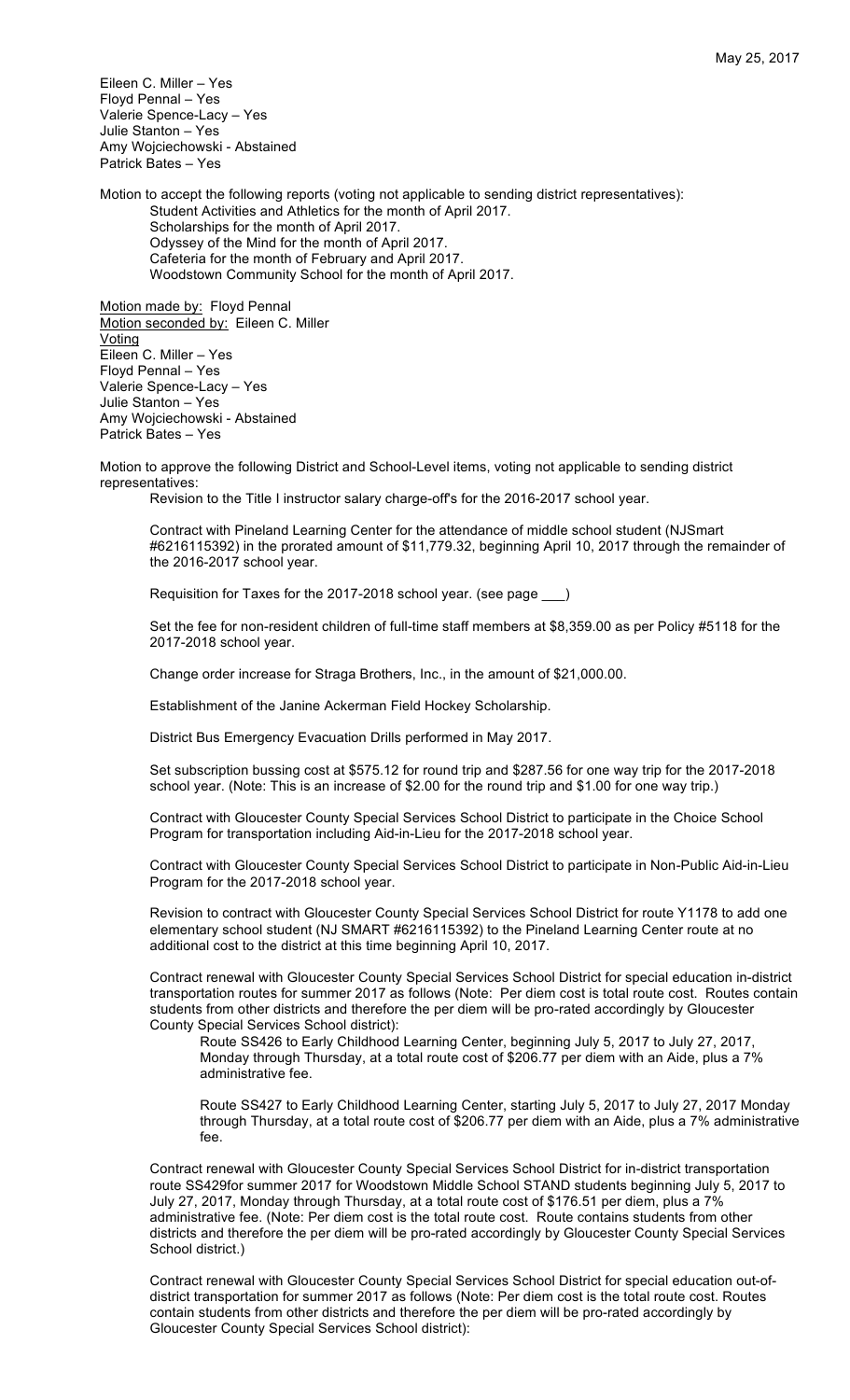Route SS386 to Salem County Special Services School District – Cumberland to transport one high school student (NJ SMART #9109473166) beginning July 10, 2017, Monday through Thursday, at a total route cost of \$358.33 per diem, plus a 7% administrative fee.

Route SS412 to Bankbridge Development Center/Elementary/Reg. South to transport one elementary student (NJ SMART #2106346771), three middle school students (NJ SMART #8692232997, #1709115870 and #1416288941) and one high school student (NJ SMART #8910364835) beginning July 10, 2017, Monday through Thursday at a total route cost of \$416.59 per diem, plus a 7% administrative fee.

Route SS421 to Pinelands Learning Center to transport two middle school students (NJ SMART #3025993161 and #6216115392) beginning July 6, 2017 thorugh August 16, 2017, Monday through Friday, at a total route cost of \$194.68 per diem, plus a 7% administrative fee.

Authorize Mr. Andrew R. Eubanks, Interim School Business Administrator and Mr. Pat Bates, Board President, to submit an application to the State of New Jersey and to Fulton Financial of New Jersey (or another local lending institution) and to execute any documents pertaining to the borrowing of funds to cover the delayed state aid payments for June 8, 2017 in the amount of \$335,898.00 at an interest rate of 3.25%. The interest will be paid as follows:

July 7, 2017 - \$909.75 July 10, 2017 - \$1,000.72

Authorize Mr. Andrew R. Eubanks, Interim School Business Administrator and Mr. Pat Bates, Board President, to submit an application to the State of New Jersey and to Fulton Financial of New Jersey (or another local lending institution) and to execute any documents pertaining to the borrowing of funds to cover the delayed state aid payments for June 22, 2017 in the amount of \$335,897.00 at an interest rate of 3.25%. The interest will be paid as follows:

July 7, 2017 - \$485.20 July 10, 2017 - \$576.17

(Note: The payment amounts and due dates were amended and ratified at the June 22, 2017 Board meeting and are reflected above.)

Motion made by: Floyd Pennal Motion seconded by: Eileen C. Miller Voting Eileen C. Miller – Yes Floyd Pennal – Yes Valerie Spence-Lacy – Yes Julie Stanton – Yes Amy Wojciechowski - Abstained Patrick Bates – Yes

Motion to approve the following annual appointments and affirmations for the 2017-2018 school year as follows, voting not applicable to sending district representatives:

Professional Appointments - Resolution pursuant to N.J.A.C.40A:11-1 authorizing the award of contracts for professional services for a one-year term commencing July 1, 2017 through June 30, 2018, without competitive bidding except as otherwise noted as follows:

Board Solicitor – Capehart & Scatchard Auditor - Bowman & Company (Bid Award) Architect of Record – Garrison Architects School Physician – Drs. Bauman and Roberts of Woodstown Family Practice Right-To-Know/AHERA – PARS Environmental Inc. and/or Horizon Environmental Group, Inc. Financial Consultant/Continuing Disclosure Agent - Phoenix Advisors, LLC

Professional Appointments - Resolution pursuant to N.J.S.A. 40A:11-5(1)(a)(ii) and N.J.A.C.5:34-2.3(b) authorizing the award of contracts without the receipt of formal bids as an Extraordinary Unspecifiable Service for a one-year term commencing July 1, 2017 through June 30, 2018 as follows: Broker of Record - Conner Strong & Buckelew

 $# of$ 

Health Insurance Broker of Record - Conner Strong & Buckelew

Depository of School Funds for the 2017-2018 school year as follows:

| <b>Financial Institutions</b><br>a. Fulton Financial Advisors                                                          | Signatories                                                             | Sigs. Required |
|------------------------------------------------------------------------------------------------------------------------|-------------------------------------------------------------------------|----------------|
| 1. General Fund                                                                                                        | Treasurer, Board Secretary,<br><b>Board President/Vice</b><br>President | 3              |
| 2. Payroll Fund and Agency Fund                                                                                        | Treasurer                                                               | 1              |
| 3. Interest Bearing Savings Accts, Athletic<br>Fund, Student Activity Funds, Woodstown<br>Community School, Petty Cash | Board Secretary,<br>Superintendent, Treasurer                           | 2              |
| 4. Investments                                                                                                         | <b>Board Secretary</b>                                                  | 1              |
| 5. Cafeteria Fund                                                                                                      | Cafeteria Director, Board<br>Secretary, Treasurer                       | 2              |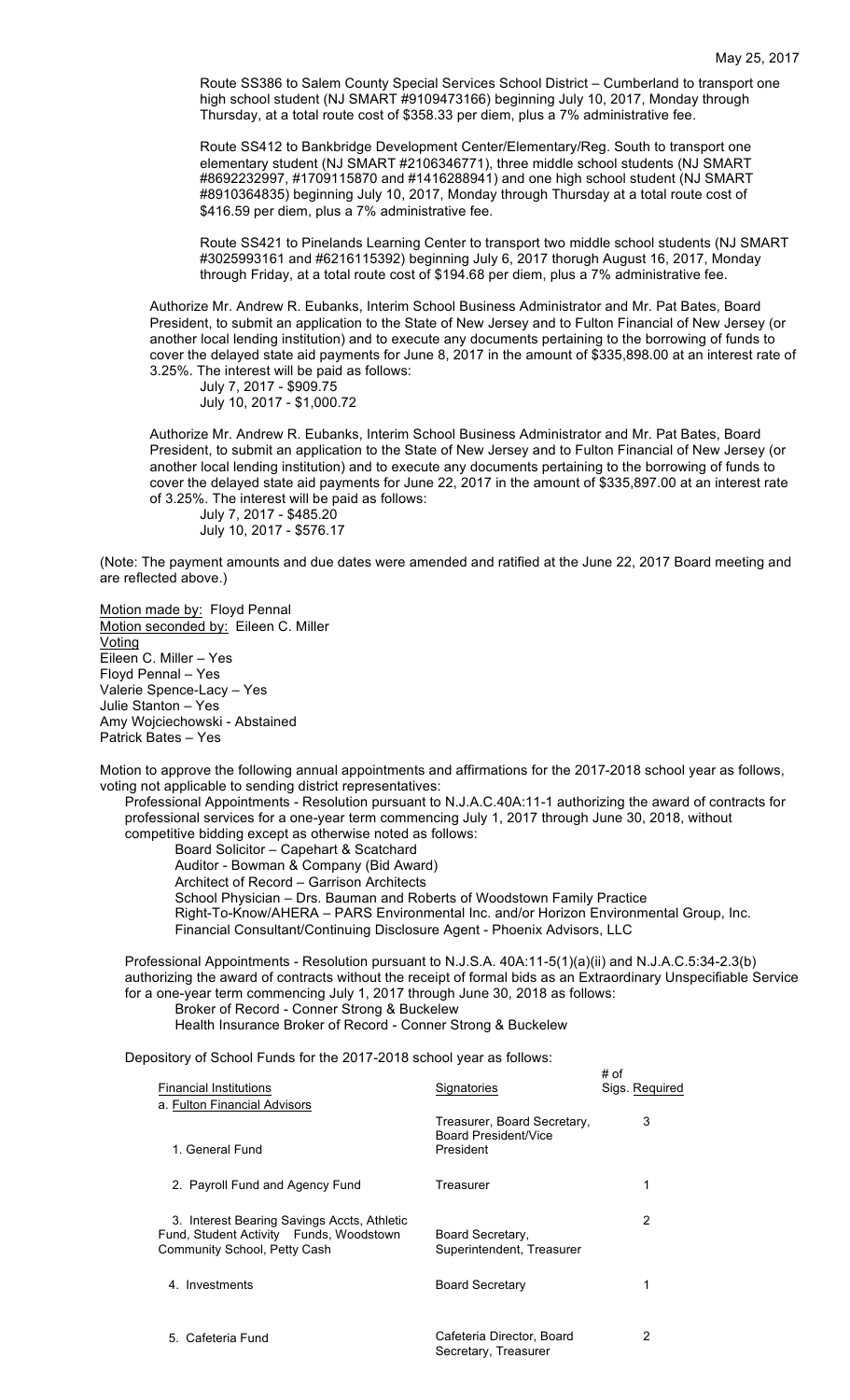| b. Franklin Savings Bank, SLA, Woodstown                                              |                        |          |
|---------------------------------------------------------------------------------------|------------------------|----------|
| Interest Bearing Dedicated Funds, Savings<br>Account and Unemployment Savings Account | <b>Board Secretary</b> | 1        |
| c. State of New Jersey Cash Management Fund Board Secretary<br>Investments            |                        | 1        |
|                                                                                       |                        |          |
| d. The Vanguard Group, Philadelphia                                                   |                        |          |
| R.C. McHarness Chemistry Student Activity Fund                                        |                        |          |
| Establishment of petty cash funds effective July 1, 2017 as follows:                  |                        |          |
| Thomas A. Coleman, Superintendent                                                     | \$100.00               |          |
| Andrew R. Eubanks, School Business Administrator                                      | \$200.00               |          |
| Dr. Scott Hoopes, WHS Principal                                                       | \$150.00               |          |
| Allison Pessolano, Middle School Principal                                            | \$150.00               |          |
| Diane Cioffi, Mary Shoemaker Principal                                                | \$500.00               |          |
| Diane Cioffi, Early Childhood Learning Center Principal                               | \$200.00               |          |
| Sean Fry, Director of Curriculum                                                      |                        | \$100.00 |
| Michele Martinez, Child Study Team Director                                           |                        | \$100.00 |
| Andrea Bramante, Athletic Director                                                    |                        | \$100.00 |

Public Agency Compliance Officer (P.A.C.O) for the 2017-2018 school year - Andrew R. Eubanks, School Business Administrator.

Official Newspapers for 2017-2018 - South Jersey Times and Elmer Times and to designate locations of posting public notices for Board meetings as the Borough of Woodstown Municipal Hall, Township of Pilesgrove Municipal Hall, the general offices and faculty rooms of the district's four schools, the school district's central office, and with the Borough of Woodstown and Township of Pilesgrove Clerk.

Chief School Administrator to approve budget transfers prior to Board of Education meetings pursuant to N.J.S.A. 18A:22-8.1. (Note: Transfers will be ratified by the Board of Education at the subsequent board meeting.)

Motion made by: Floyd Pennal Motion seconded by: Eileen C. Miller Voting Eileen C. Miller – Yes Floyd Pennal – Yes Valerie Spence-Lacy – Yes Julie Stanton – Yes Amy Wojciechowski - Abstained Patrick Bates – Yes

OLD BUSINESS ITEMS – None.

NEW BUSINESS ITEMS – None.

## OTHER REPORTS

President -- Mr. Pat Bates reported on the following:

- Welcomed Ms. Wojciechowski as a new Board Member.
- Filing deadline to run in the upcoming election is July 31, 2017.
- Reminder to all Board members to complete the Superintendent's evaluation.
- Negotiations are underway.

Superintendent -- Mr. Thomas A. Coleman reported on the following:

- Mr. Eubanks recovery is progressing. He continues to work from home and the Board office is running smoothly.
- The new Buildings and Grounds Supervisor starts June 1<sup>st</sup>.

Business Administrator -- Mr. Andrew R. Eubanks was not in attendance.

### ADMINISTRATIVE REPORTS

Superintendent's Monthly Report.

# SENDING DISTRICT REPORTS

Alloway Township -- Mr. Richard Morris reported that the Superintendent/Principal position has been filled as well as several other positions.

Upper Pittsgrove Township -- Mr. Michael Kinney had nothing to report.

SCHOOL AGE CHILD CARE (SACC) REPORT -- Mr. Robert Iocona was not in attendance.

AD HOC BUDGET COMMITTEE REPORT -- Mr. Patrick Bates requested that this be removed from the agenda until further notice.

DELEGATE REPORT – Mrs. Eileen Miller reported on the following:

• End of the Year meeting was held. New officers were appointed.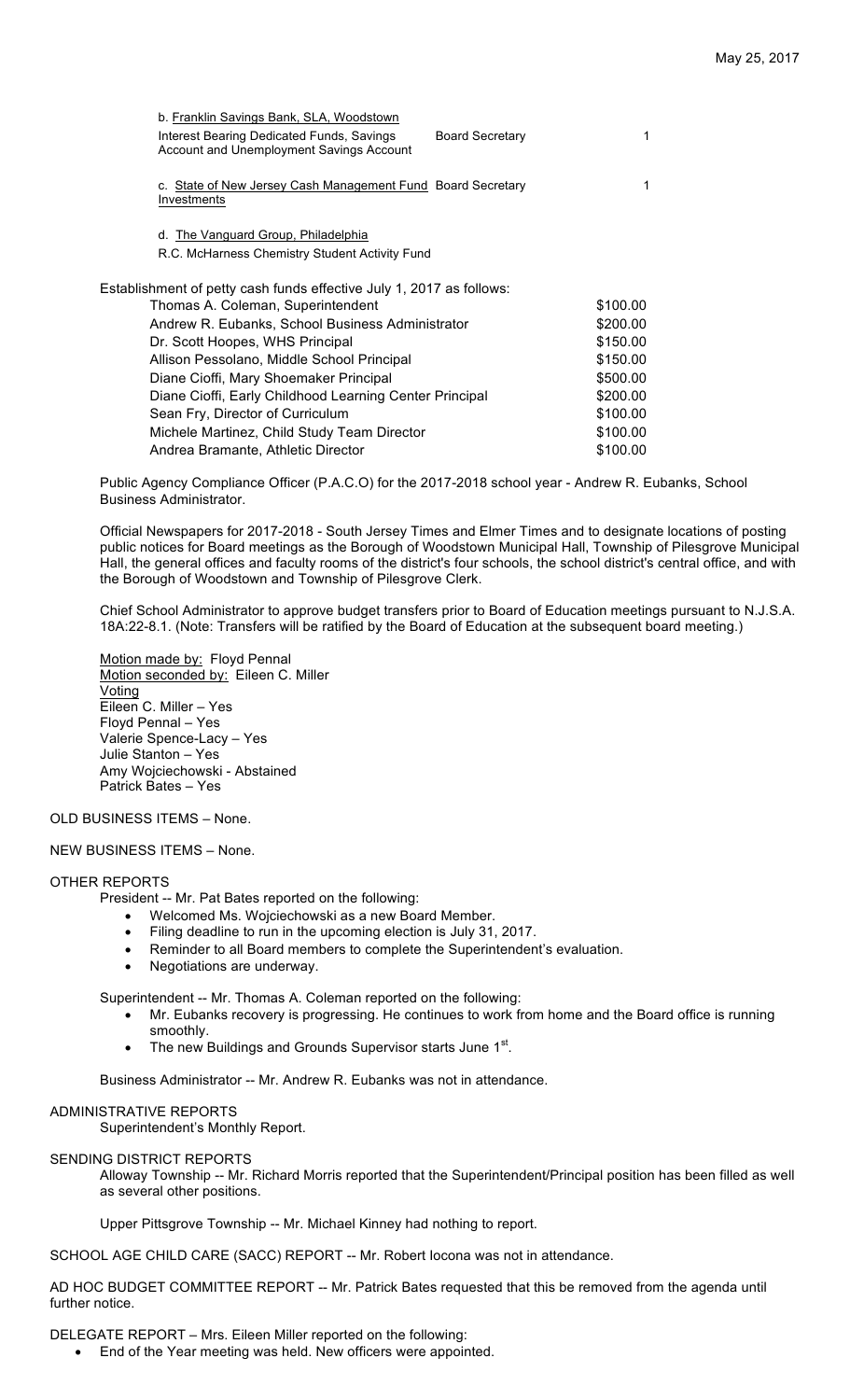• Alloway and Upper Pittsgrove have proposed an amendment to the statute to expand their voting rights as sending district representatives.

AG SCIENCE ADVISORY BOARD REPORT– Dr. Stanton reported on the following:

- June  $24<sup>th</sup>$  is the Ag tour.
- Ag program expected to grow in participation next year to 100+ students.
- Community garden at ECLC. Excess produce will be donated to a local food pantry.

### FUTURE MEETINGS

- June 13, 2017 -- Finance/Facilities Committee, 5:30 p.m., district office.
- June 13, 2017 -- Policy Committee, 6:30 p.m., district office.
- June 14, 2017 -- Ed Programs Committee, 5:30 p.m., district office.
- June 14, 2017 -- Personnel Committee, 6:30 p.m., district office.
- June 22, 2017 -- Regular Board Meeting, 7:00 p.m., Mary S. Shoemaker School Library.

### IMPORTANT DATES

- $\bullet$  8<sup>th</sup> Grade Awards June 15, 2017 9:00 a.m.
- $8<sup>th</sup>$  Grade Graduation June 15, 2017 6:30 p.m.
- High School Graduation June 16, 2017 6:30 p.m.

#### FOR YOUR INFORMATION

Enrollment Reports for the month of April 2017. Suspension Reports for the month of April 2017.

## RECESS INTO EXECUTIVE SESSION I

The Open Public Meetings Act allows the Board to enter into executive session for confidential matters (N.J.S.A. 10:4- 12b). Matters discussed in executive session will remain confidential until such time as the need for confidentiality no longer exists.

Motion that the Board of Education enter into executive session, by resolution, to discuss two student matters and Oldmans Township School vs. Penns Grove Township School. It is expected that the executive session will last approximately 120 minutes. The Board will reconvene in open public session immediately following. Formal action may or may not be taken as a result of the executive session. (8:45 p.m.)

Motion made by: Michael Kinney Motion seconded by: Eileen C. Miller Voting Michael Kinney – Yes Eileen C. Miller – Yes Richard C. Morris – Yes Floyd Pennal – Yes Valerie Spence-Lacy – Yes Julie Stanton – Yes Amy Wojciechowski - Yes Patrick Bates – Yes

# Mr. Morris left the meeting at 8:46 p.m.

RESUMPTION OF PUBLIC PORTION OF THE MEETING Motion to resume the public portion of the meeting at 11:00 p.m.

> Motion made by: Michael Kinney Motion seconded by: Eileen C. Miller Voting Michael Kinney – Yes Eileen C. Miller – Yes Floyd Pennal – Yes Valerie Spence-Lacy – Yes Julie Stanton – Yes Amy Wojciechowski - Yes Patrick Bates – Yes

## ACTION OUT OF EXECUTIVE

Motion to approve resolution pertaining to student NJSmart #7871656112, Student I.D #230874.

Motion made by: Patrick Bates Motion seconded by: Julie Stanton Voting Michael Kinney – Abstained Eileen C. Miller – Yes Floyd Pennal – Yes Valerie Spence-Lacy – Yes Julie Stanton – Yes Amy Wojciechowski - Yes Patrick Bates – Yes